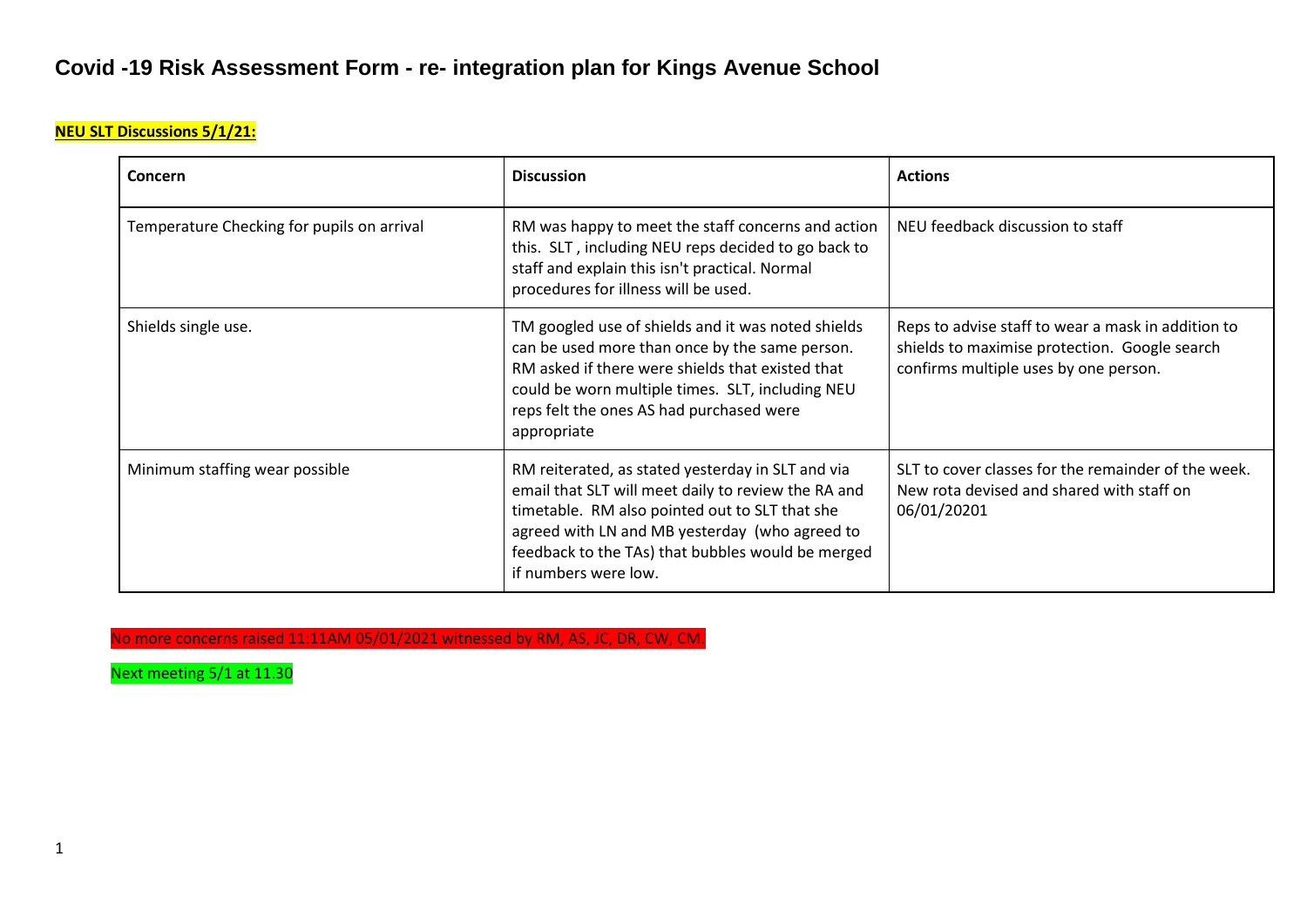| <b>Date of assessment</b>                                                                                                  | Jan 2021 - updated 5/1/21 RM, JC, AS, CMD, DR, CW, TM                                                                          |                                                       |                                                      |
|----------------------------------------------------------------------------------------------------------------------------|--------------------------------------------------------------------------------------------------------------------------------|-------------------------------------------------------|------------------------------------------------------|
| Who is at risk                                                                                                             | Staff, pupils, contractors, visitors (Contractors and visitors to site to be kept to a<br>minimum and only for essential work) |                                                       |                                                      |
| This risk assessment needs to be completed by the Headteacher, with input from staff members as needed.                    |                                                                                                                                |                                                       |                                                      |
| <b>Risk and Expectation</b>                                                                                                | Plan for mitigation/way to meet expectation                                                                                    | <b>Risk</b><br><b>Before</b><br>mitigation<br>L, M, H | <b>Risk</b><br><b>After</b><br>mitigation<br>L, M, H |
| <b>Staffing levels</b>                                                                                                     |                                                                                                                                |                                                       |                                                      |
| Adequate staffing levels can be maintained for the planned<br>number of children in school                                 | <b>School day is 8.45-3.15</b>                                                                                                 | L                                                     |                                                      |
|                                                                                                                            | all three gates -                                                                                                              |                                                       |                                                      |
|                                                                                                                            | R will go straight into class                                                                                                  |                                                       |                                                      |
|                                                                                                                            | Y1/2 will come in through the carpark and stand on<br>a marking in the KS1 playground                                          |                                                       |                                                      |
|                                                                                                                            | 3&4 will come in through the end gate and stand in<br>the cage and stand on a marking                                          |                                                       |                                                      |
|                                                                                                                            | 5&6 will come through the main gate and stand in<br>the cage                                                                   |                                                       |                                                      |
| There is a DSL, First Aider and Health and Safety Lead on<br>site at all times and staff know who these staff members are. | SLT on site daily                                                                                                              | L                                                     | L                                                    |
| Staff with set groups of children to minimise contact with<br>others                                                       | Children will be grouped into bubbles of year groups                                                                           | L                                                     |                                                      |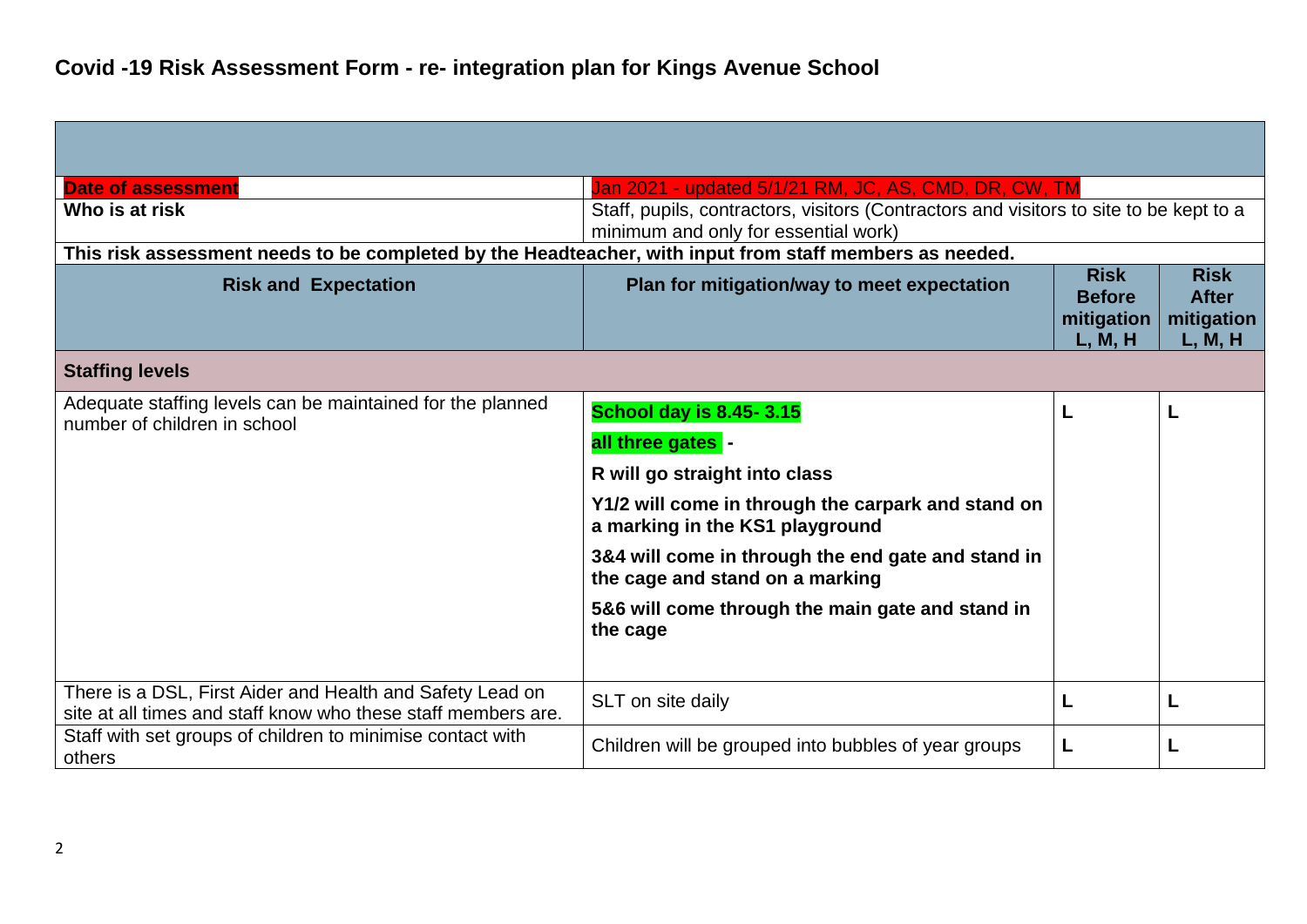|                                                                                                                                                                      | Each bubble will have its own staff and playground.<br>We will Minimise contact between individuals and<br>maintain social distancing wherever possible.<br>Staff in each bubble will not work in other bubbles<br>unless absolutely necessary and authorised by the HT |             |   |
|----------------------------------------------------------------------------------------------------------------------------------------------------------------------|-------------------------------------------------------------------------------------------------------------------------------------------------------------------------------------------------------------------------------------------------------------------------|-------------|---|
|                                                                                                                                                                      | The executive team will move around the school in<br>every classroom and socially distance                                                                                                                                                                              |             |   |
| Staff must maintain 2 m from all adults. They must not touch<br>another adult in any way.                                                                            | Social distancing at all times<br>No car sharing, staff not to sit together on public<br>transport, staff room closed. No meetings, Lunch with<br>a maximum of 1 person                                                                                                 | $\mathbf L$ | L |
| Individual risk assessments need to be completed for any<br>pupils returning with specific need/care to establish whether<br>the placement can be facilitated safely | Risk assessment for individual pupils, liaison with<br>parents about best place for pupils during this period.<br>(pupils with medical needs, who are shielding adults in<br>their home).                                                                               | M           |   |
| Training for staff on Health and Safety to be completed prior<br>to re-opening of school                                                                             | https://www.virtual-college.co.uk/courses//prevent-covid-19-<br>free-training                                                                                                                                                                                           |             |   |
| <b>Vulnerable staff</b>                                                                                                                                              |                                                                                                                                                                                                                                                                         |             |   |
| Staff showing symptoms of the virus to be given sufficient<br>time off to recover following illness in addition to the<br>guidelines on self-isolation               | Would stay in touch with staff and ensure they are fully $ L $<br>ready to return to work.                                                                                                                                                                              |             | ┗ |
| Vulnerable teachers will be sent home to isolate should a<br>member of their class have a sibling in a closed bubble                                                 |                                                                                                                                                                                                                                                                         |             |   |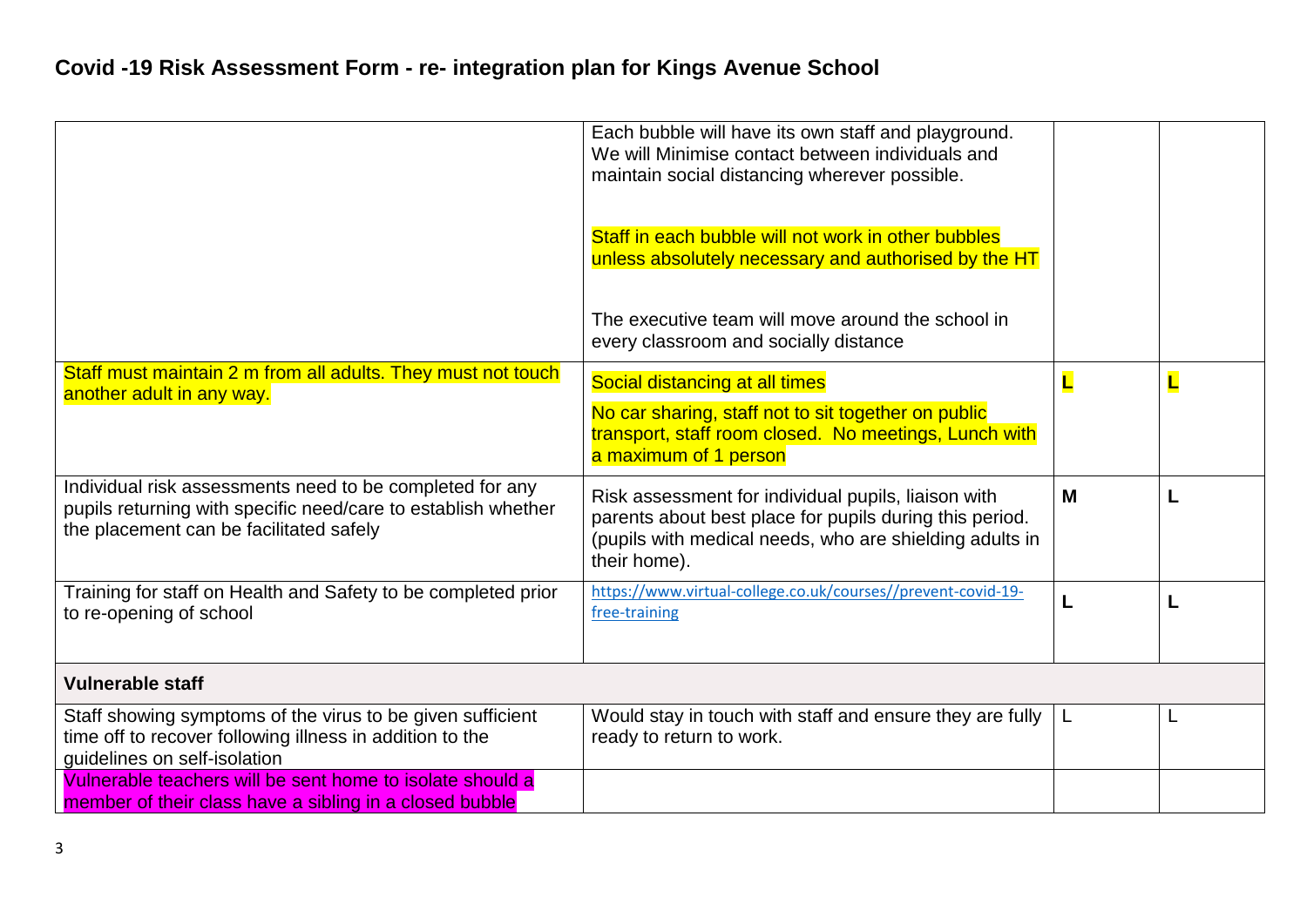| All GOV.UK guidance to be followed regarding isolation,<br>distancing, and hygiene                                                                                                                                      | https://www.gov.uk/government/publications/coronavirus-<br>covid-19-implementing-protective-measures-in-education-<br>and-childcare-settings/coronavirus-covid-19-implementing-<br>protective-measures-in-education-and-childcare-settings |   |   |
|-------------------------------------------------------------------------------------------------------------------------------------------------------------------------------------------------------------------------|--------------------------------------------------------------------------------------------------------------------------------------------------------------------------------------------------------------------------------------------|---|---|
| School SLT to liaise with any staff members who are anxious<br>or struggling to readjust and an individual risk assessment be<br>completed                                                                              | Individual risk assessment to be carried out for staff<br>finding it difficult to adjust                                                                                                                                                   | L |   |
| engage with the NHS Test and Trace process<br>$\bullet$<br>manage confirmed cases of coronavirus (COVID-19)<br>amongst the school community<br>contain any outbreak by following local health<br>protection team advice | Work closely with Lambeth and follow procedure                                                                                                                                                                                             | L |   |
| Risk of increased transmission of virus due to journeys to and from school                                                                                                                                              |                                                                                                                                                                                                                                            |   |   |
| Staff and pupils to travel on foot, bicycle, motorcycle or own<br>car                                                                                                                                                   | Write to parents encouraging them to travel on foot etc<br>rather than use public transport.                                                                                                                                               | М | L |
| No car sharing apart from with members of own household                                                                                                                                                                 |                                                                                                                                                                                                                                            |   |   |
| No use of taxis                                                                                                                                                                                                         |                                                                                                                                                                                                                                            |   |   |
| No use of public transport unless social distancing is possible                                                                                                                                                         | Any staff arriving by public transport wash hands<br>thoroughly before entering classrooms.                                                                                                                                                | M | M |
| Parents and carers to be encouraged not to linger at the<br>school gate and for only one parent/carers to drop off/collect                                                                                              | Staff outside reminding parents to leave and go home<br>no chatting outside school. Write to parents to remind<br>them.                                                                                                                    | M | M |
| Risk of transmission through staff and pupils and others entering school building from outside and leaving at the end of the day                                                                                        |                                                                                                                                                                                                                                            |   |   |
| All entrances to school to be used to minimise contact<br>between small class groups<br>Set entrances for set groups established                                                                                        | All children through the Main gate. Nursery/Reception<br>Year 1 and Year 6 then go through separate entrances<br>to their classrooms through main gate. Path split with<br>designated direction.                                           | M |   |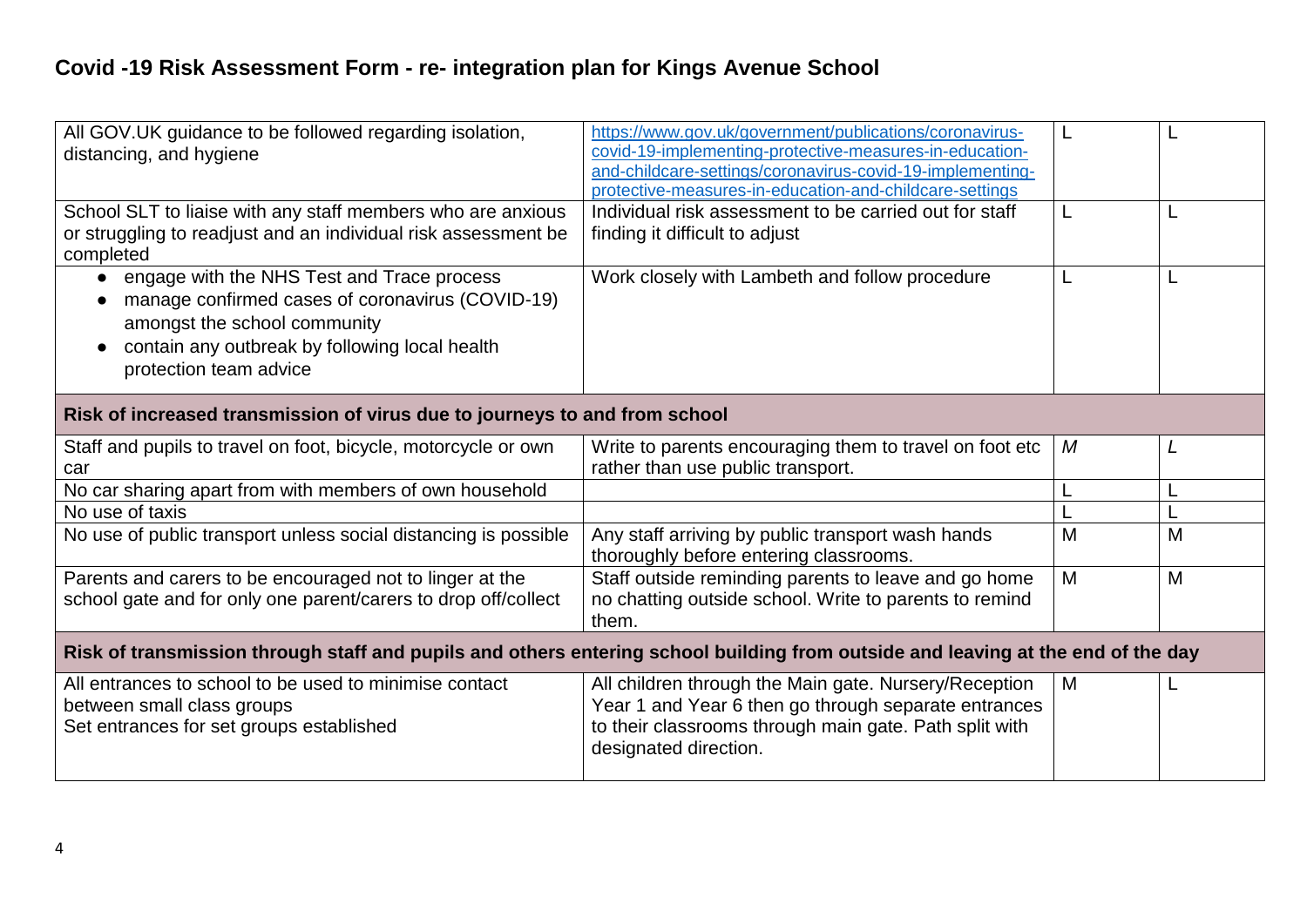| All pupils and staff to sanitise/wash hands on arrival                                                                                                                                                     | Supervised washing of hands. Use of hand soap. All<br>classrooms equipped with soap dispensers and<br>towels.                                                                               | M |   |
|------------------------------------------------------------------------------------------------------------------------------------------------------------------------------------------------------------|---------------------------------------------------------------------------------------------------------------------------------------------------------------------------------------------|---|---|
| Mark out/signpost 2m/one-way systems for social distancing<br>on paths into school, corridors                                                                                                              | Entrance paths marked. 1 metre distancing spots for<br>children outside classes                                                                                                             | H | L |
| Risk of transmission through activities on site                                                                                                                                                            |                                                                                                                                                                                             |   |   |
| Communal gatherings to be suspended until after pandemic<br>(ie assemblies, sports events, concerts, etc)                                                                                                  | <b>All cancelled</b>                                                                                                                                                                        | H | L |
| Everyone in the building to socially distance as much as<br>possible; areas where this is not possible should be closed off<br>or used by limited staff (eg small shared offices/ narrow<br>corridors etc) | <b>Staffroom closed</b><br>No meetings without the HT permission                                                                                                                            | H | L |
| Children to be taught safe distancing and any new evacuation<br>procedures                                                                                                                                 | Procedures to be taught to children. Evacuation<br>practised                                                                                                                                | H | L |
| Cleaners to clean all areas used at least daily                                                                                                                                                            | Daily cleaning including all handles using disinfectant<br>- fixed play equipment after each group. Deep clean of<br>classrooms, offices and other areas on Wednesday.                      | H | M |
| Clear expectations for regular wiping and cleaning throughout<br>the day<br>Premises staff - bannisters, door handles, taps etc<br>School staff -classroom equipment                                       | Clean laptops and equipment after use. Equipment<br>cleaned at end of day.<br>During day toilets, handle cleaned<br>All guidance regarding removal of soft furnishings<br>removed from EYFS | M | L |
| Communicate importance of regular washing of clothes -<br>daily if possible - and cleaning of other items bought onto site                                                                                 | Letter to parents re personal hygiene                                                                                                                                                       | M | L |
| Admin offices should only be used by admin staff with 2m<br>distancing                                                                                                                                     | Move desks apart - work at home where possible.<br>Office closed to parents and staff                                                                                                       | M | L |
| Classroom                                                                                                                                                                                                  |                                                                                                                                                                                             |   |   |
| That should include seating pupils side by side and facing<br>forwards, rather than face to face or side on, and might<br>include moving unnecessary furniture out of classrooms to<br>make more space     | TIME ALLOCATED day 1<br>Children will sit 1mn apart                                                                                                                                         | ц |   |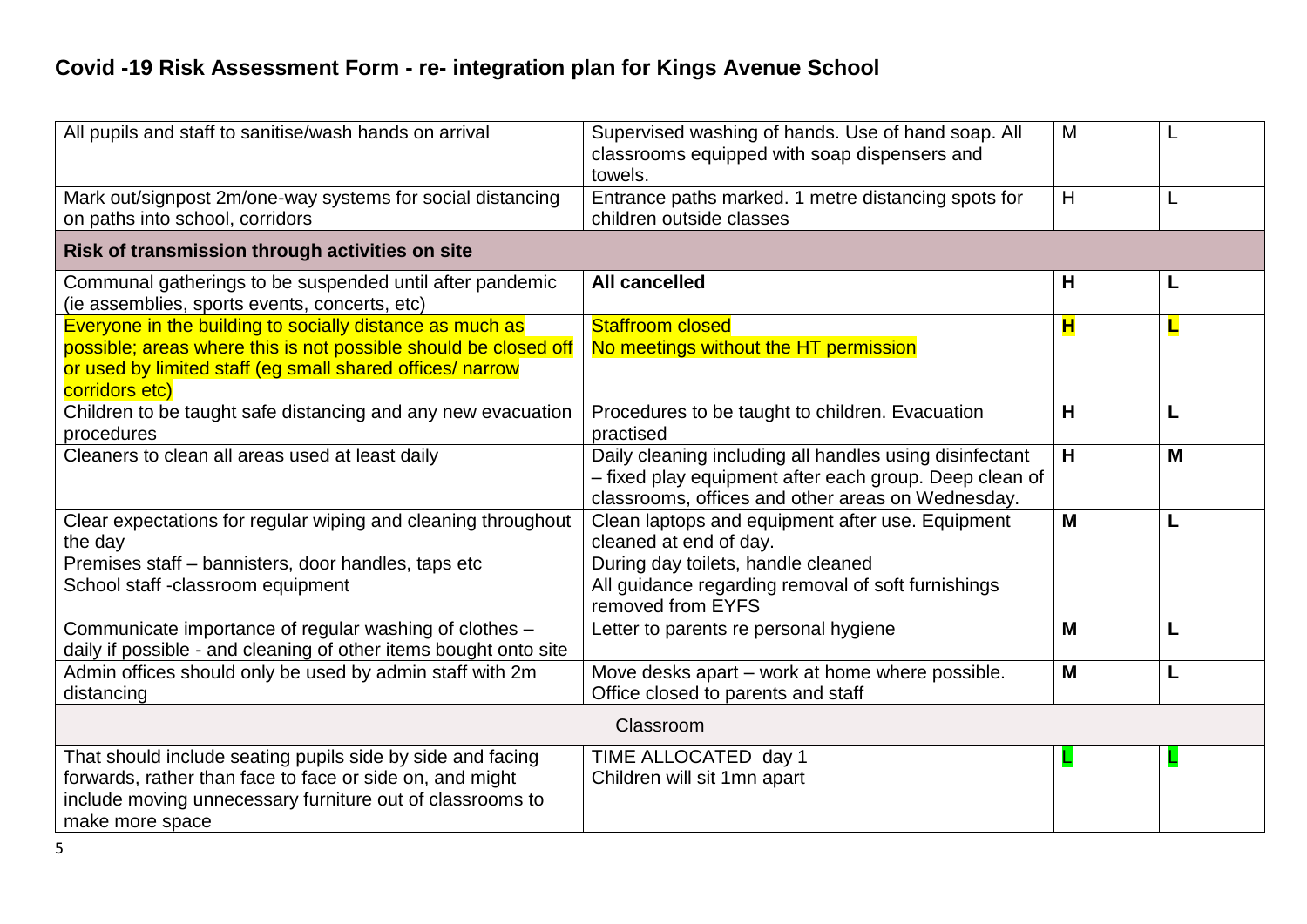| Handwashing/sanitising station outside each classroom and<br>regular handwashing to be observed throughout the day and<br>Before and after lunch<br>After coughing or sneezing | Soap purchased all children supervised whilst hand<br>washing, on entry before and after lunch before going<br>home.                |                         |   |
|--------------------------------------------------------------------------------------------------------------------------------------------------------------------------------|-------------------------------------------------------------------------------------------------------------------------------------|-------------------------|---|
| Tissue station in each classroom with plastic bag lined bin for<br>disposal of tissues. Plastic bag to be replaced at least daily                                              | Tissues and bin available – make sure bins have lids                                                                                | M                       | L |
| Good hygiene expectations are clearly displayed and taught<br>regularly                                                                                                        | Part of planning and reintegration into school. Children<br>have good understanding of how to wash hands<br>without causing anxiety | M                       |   |
| Cleaning wipes/materials available for class equipment                                                                                                                         | Disinfectant wipes have been purchased for each<br>class, along with disinfectant spray.                                            | M                       | L |
| Windows to be open as far as possible to ensure sufficient<br>ventilation                                                                                                      | Premises staff open all windows in the morning                                                                                      | $\overline{\mathsf{M}}$ |   |
| Doors to be left open as far as possible - consider fire risk- to<br>minimise use of handles                                                                                   | Leave doors open to avoid touching of handles                                                                                       | $\overline{\mathsf{M}}$ |   |
|                                                                                                                                                                                | <b>Outside Learning</b>                                                                                                             |                         |   |
| Clear timetabling of outside space to ensure class units<br>remain as one                                                                                                      | The class bubble has timetable for outside area and<br>play areas so no interaction with other groups                               | M                       | L |
| Outside space to be zoned to ensure best use                                                                                                                                   | Zones clearly identified ball court, KS1 playground,<br>KS2 Playground and EYFS area.                                               | M                       | L |
| Outside learning to take place as often as possible                                                                                                                            | All bubbles timetables for outdoor learning                                                                                         |                         |   |
| No use of fixed outdoor play equipment                                                                                                                                         | Fixed outdoor play equipment used washed down with<br>disinfectant jet wash once group has used.                                    | M                       |   |
| No sharing of small outdoor equipment - only plastic and<br>wipe/washable equipment to be used and this needs to be<br>cleaned after each use                                  | None used                                                                                                                           | H                       | L |
| Any outside tables need to be cleaned after any use                                                                                                                            | Use disinfectant spray                                                                                                              | M                       |   |
| All to wash/sanitise hands when entering building after<br>outside learning                                                                                                    | Wash hands when entering school - supervised                                                                                        | H                       |   |
| Movement around the school/ Breaktimes                                                                                                                                         |                                                                                                                                     |                         |   |
| Movement to and from classrooms to be kept to a minimum                                                                                                                        |                                                                                                                                     |                         |   |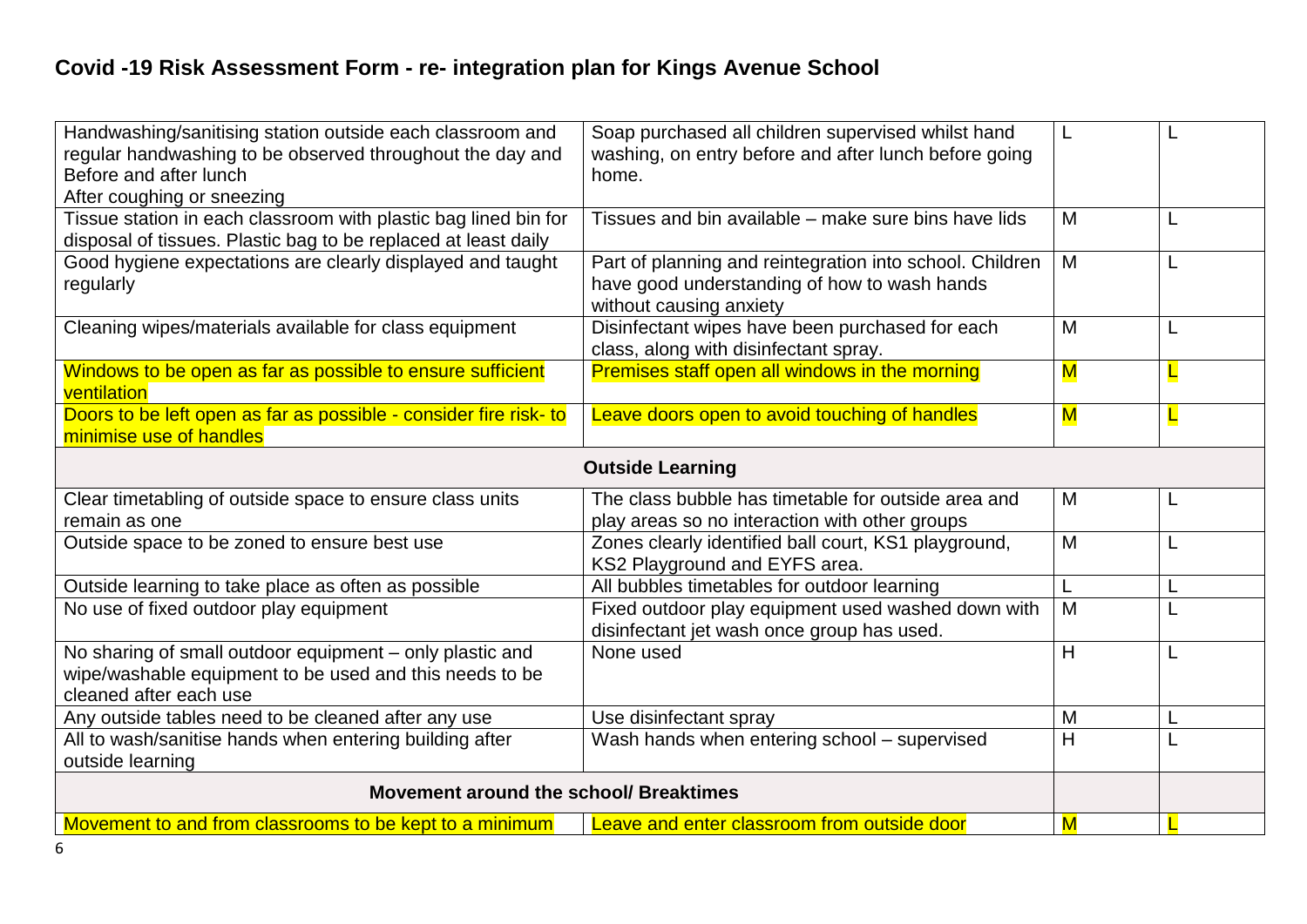| Breaktimes and entry and exits to be staggered to avoid class                                      | All breaks staggered so no bubble interacts with         | H |   |
|----------------------------------------------------------------------------------------------------|----------------------------------------------------------|---|---|
| units meeting                                                                                      | another                                                  |   |   |
| Use of toilets to be staggered and monitored to ensure they                                        | Teach pupils maximum number allowed in toilets and       | H | L |
| do not become overcrowded.                                                                         | waiting routine so not to block corridors etc. Only      |   |   |
|                                                                                                    | allocated toilets will be available for each group.      |   |   |
|                                                                                                    | Lunchtime                                                |   |   |
| Lunchtime to be staggered                                                                          | TIMETABLE - packed lunch in classrooms                   | H |   |
| Tables to be wiped between each class unit                                                         | Disinfectant spray and disinfectant wipes will be        | M |   |
|                                                                                                    | available.                                               |   |   |
| Consider allocation of a Midday Meals Supervisor to a class                                        | MMS staff allocated to bubbles and stays with groups     | H | L |
| unit                                                                                               | during lunchtime                                         |   |   |
|                                                                                                    | All MDS to war face coverings                            |   |   |
|                                                                                                    | All MDS to maintain 2m                                   |   |   |
|                                                                                                    | All cooks to wear face covering                          |   |   |
| Packed lunch boxes are only handled by child to whom they                                          | Parent encouraged to have school meals - if bringing     | M |   |
| belong. All waste is taken home                                                                    | food from home must be in disposable bag                 |   |   |
|                                                                                                    |                                                          | M |   |
| Children use own water bottle that only they handle.                                               | Water bottle with their name clearly displayed           |   |   |
| <b>Use of PPE</b>                                                                                  |                                                          |   |   |
| PPE to be used for all first aid and if a child becomes unwell                                     | PPE kept in office and used for first aiders             | H | M |
| Disposable PPE to be used only once and securely disposed<br>of following use in a plastic bin bag | Disposed of carefully in bins and taken outside          | H | M |
| Staff delivering first aid to be aware of safe use of and                                          | Training of staff in use of PPE before returning to      | H | M |
| disposal of PPE                                                                                    | school                                                   |   |   |
|                                                                                                    |                                                          |   |   |
| <b>First Aid/ill child</b>                                                                         |                                                          |   |   |
| Only qualified first aiders to deliver first aid                                                   | Identified first aiders                                  | M | L |
| Identify a room that sick pupils can be kept in until parents                                      | Ensure that the first aid room is thoroughly cleaned     | H | M |
| come to collect them, ideally with:                                                                | when a child who is unwell leaves. No staff to enter the |   |   |
| A door you can close                                                                               | room apart from first aider using PPE.                   |   |   |
| A window you can open for ventilation                                                              |                                                          |   |   |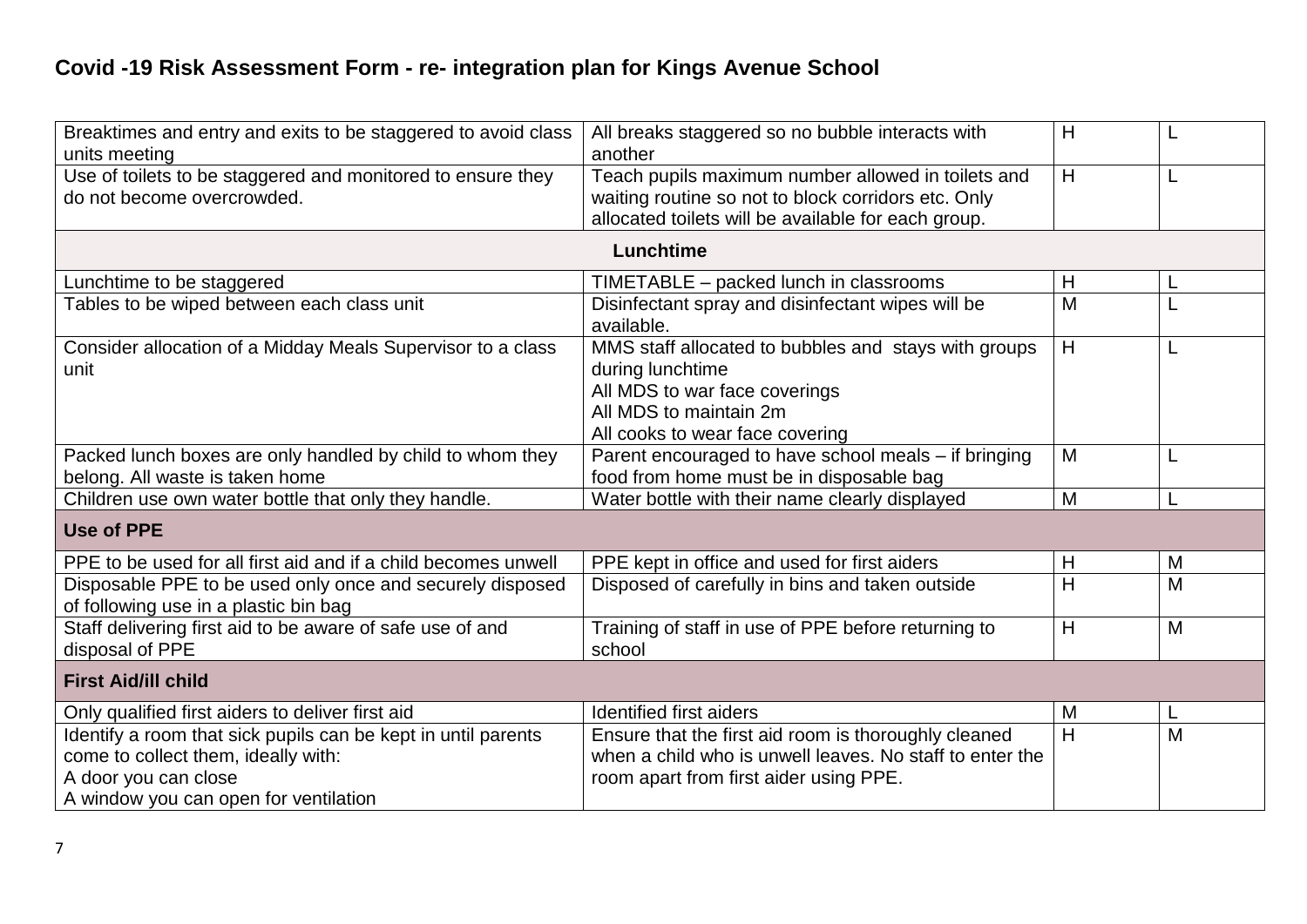| A separate bathroom they can use (either attached to the<br>room or nearby) |                                                                               |                |   |
|-----------------------------------------------------------------------------|-------------------------------------------------------------------------------|----------------|---|
| Staff need to wash their hands thoroughly after contact with                | Regular hand washing and training                                             | H              | L |
| an ill child                                                                |                                                                               |                |   |
| A face shield should be used if there is any risk of a splash to            | Shield has to be used for children when displaying                            | $\overline{H}$ |   |
| the face from coughing spitting or vomiting                                 | symptoms                                                                      |                |   |
| There is a clear plan in place following any diagnosis of Covid             | Displayed in Office - any symptoms from staff or                              | H              | M |
| -19 within school - this follows government guidance                        | pupils in the bubble all are sent home until test for                         |                |   |
|                                                                             | covid has been carried out.                                                   |                |   |
| <b>Premises Checks</b>                                                      |                                                                               |                |   |
| Building regularly inspected for Health & Safety                            | See fortnightly paperwork re Health & Safety walks                            | M              |   |
| Water systems are operational and flushed                                   | Building has been in use and all water facilities are<br>continuously flushed |                |   |
| Security and fire systems functional                                        | Regular monitoring of security and fire system                                |                |   |
| Deliveries to site                                                          | Signs on delivery gates and monitored by PO                                   |                |   |
|                                                                             |                                                                               |                |   |
| Playground and playground equipment checked                                 | See playground checks list                                                    |                |   |
| <b>Meeting and Visits</b>                                                   |                                                                               |                |   |
|                                                                             |                                                                               |                |   |
| <b>Meetings and Visits</b>                                                  | All meetings are cancelled and must not held without                          | L              |   |
|                                                                             | the permission of the HT. Governor meetings are                               |                |   |
|                                                                             | virtual and governor visits minimised and only with the                       |                |   |
| <b>NAME OF THE ASSESSOR Please Print: Rachel Mollett</b>                    | request of the HT                                                             |                |   |
|                                                                             |                                                                               |                |   |
|                                                                             |                                                                               |                |   |
|                                                                             |                                                                               |                |   |
| <b>POSITION OF RESPONSIBLE PERSON: - Headteacher</b>                        |                                                                               |                |   |